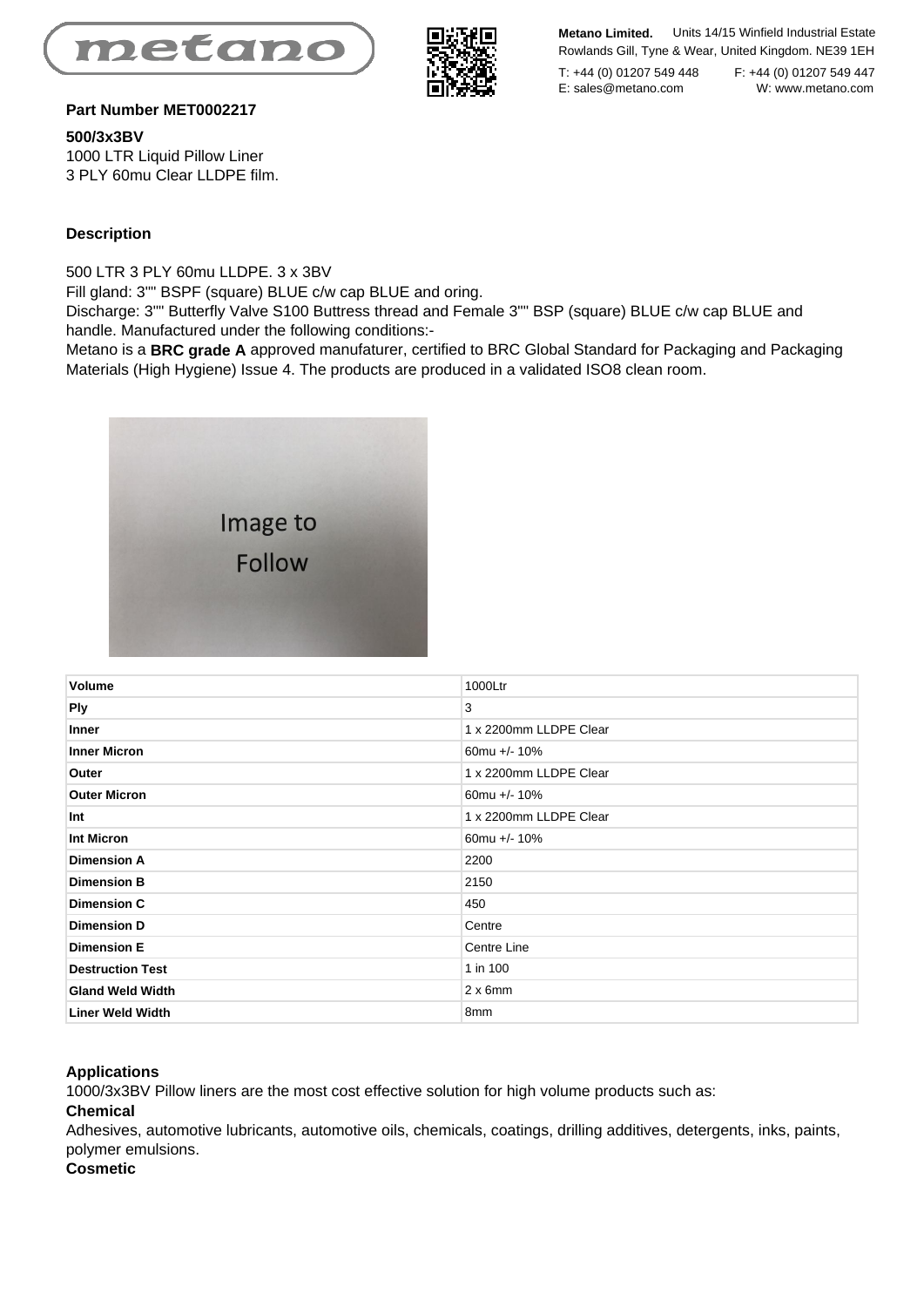

**Metano Limited.** Units 14/15 Winfield Industrial Estate Rowlands Gill, Tyne & Wear, United Kingdom. NE39 1EH

E: sales@metano.com

T: +44 (0) 01207 549 448 F: +44 (0) 01207 549 447<br>E: sales@metano.com W: www.metano.com

Shower gell, conditioner, cream, lipstick, liquid makeup, lotion, mascara, shampoo, facial scrubs. **Food & Beverage**

Cream, SCM (sweetened condenced milk), fruit juice, edible oils, fish oil, fructose, jams, liquid egg, malts, molasses, pastes, sweeteners, syrups, vinegar, juice, wine, milk. **Pharmaceutical**

## **Manufactured under the following conditions:-**

Inside a Validated ISO8 Clean Room

BRC Global Standard for Packaging and Packaging Materials Issue 4

Metano is a **BRC grade A** approved manufaturer, certified to BRC Global Standard for Packaging and Packaging Materials (High Hygiene) Issue 4. The products are produced in a validated ISO8 clean room.